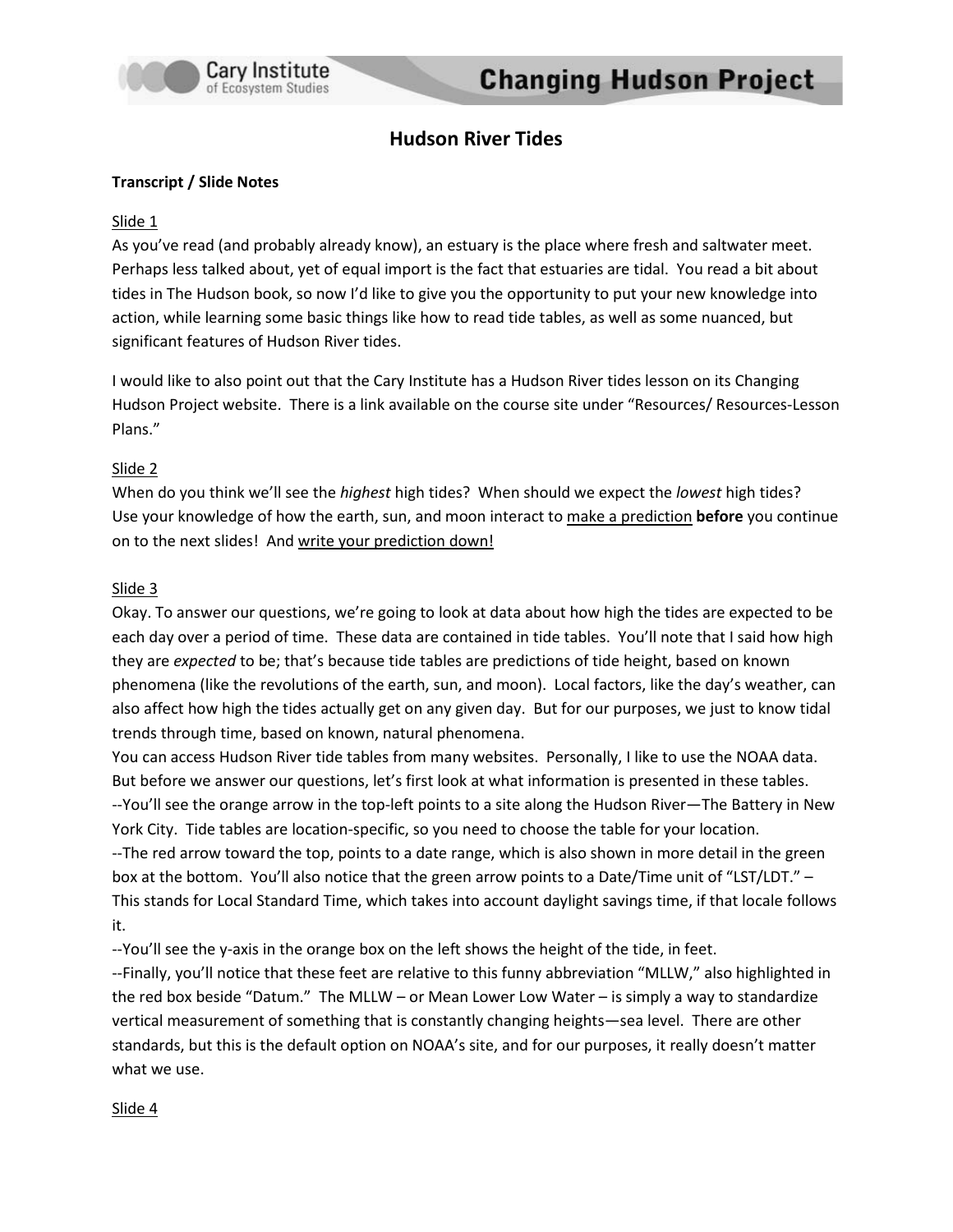

Now, let's look at the tide tables in conjunction with our moons.

We see that yes, around our full moon on Sep.  $19<sup>th</sup>$ , both high tides reached nearly 6 ft in height compared with those of the 3<sup>rd</sup> quarter moon, where even the highest high tides reached less than 4.5 feet in height, and the lower high tides only around 4 ft.

Notice that the low tides associated with the full moon are also more extreme (Nearly 0.5 ft *less than*  the MLLW), while the lowest low tides at the 3<sup>rd</sup> quarter are weaker (*more* than 1 ft above MLLW).

## Slide 5

What about the new moon? How high do you think the high and low tides will get? Will the high high tide and low high tide be about the same height or different heights?

Make a prediction & write it down!

## Slide 6

Hm, well, the high tides are definitely higher than they were in the 3<sup>rd</sup> quarter moon estimates, but they're not as high as they were in the full moon estimates. Similarly, the low tides are not as low as they were in the full moon estimates, but they're certainly lower than they were in the 3<sup>rd</sup> quarter moon estimates.

Alright, looking at all these different graphs is getting confusing. Let's look at a table of tide estimates to more easily compare these different numerical values.

## Slide 7

Alright. So now you're looking at a 2013 Battery Park Tide Table for the relevant months. (And yes, there are more days in September and October, but I cut some off to make the figures bigger and the numbers easier to read.)

Notice that these tables nicely highlight the tidally important phases of the moon for us. Also, note that the middle column displays feet, the same unit our graphs are in.

## Slide 8

So back to our question: When do we see the *highest* high tides and when do we see the *lowest* high tides?

## Slide 9

Hopefully, you noticed that the most extreme tides (i.e. the highest highs and lowest lows) were at the full moon, with about a six foot difference between the two tides. There are slightly less extreme tides at the new moon.

However, the 1<sup>st</sup> and 3<sup>rd</sup> quarter phase moons have particularly weak tides, so these are the times when you'll see particularly *low* high tides and *high* low tides—or only about a four-foot different between the two tides..